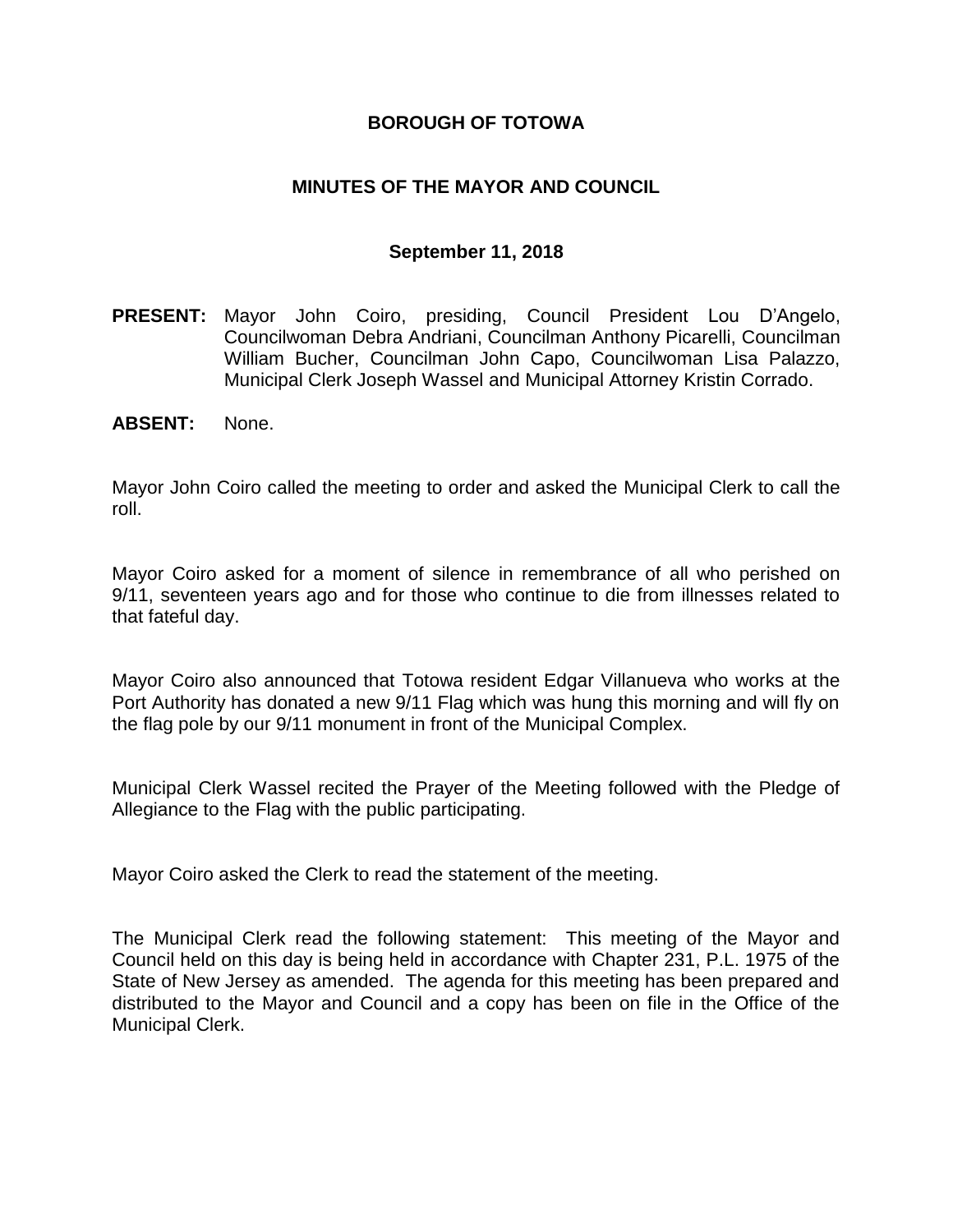There was a motion by Councilman D'Angelo, seconded by Councilwoman Andriani to dispense with the regular order of business in order to enable the Mayor and Council to present Sports Award Certificates to the 2018 Passaic Valley Baseball League, Pony Division Champion, Totowa Orioles players and coaches and to hold a public hearing on Ordinance Nos. 14-2018 & 15-2018 as advertised. On roll call vote, all members of the Council present voted in the affirmative.

Mayor Coiro went to the front of the dais and asked Councilman "Coach" Bucher to join him. Mayor Coiro announced that while some of you may have already heard this, it is always nice when one of our Totowa teams defeats another town's team and we are very proud of all of our young citizens and congratulated them on their championship. Mayor Coiro asked Coach Bucher to give a synopsis of the season. Coach Billy Bucher said this is their third championship out of the last 5 years and then gave a synopsis of the season. Mayor Coiro started by calling up each coach and presenting them with a Sports Award Certificate. Mayor Coiro commented that it must be great to have this many coaches. Mayor Coiro continued by calling up each player and presenting them with a Sports Award Certificate. Mayor Coiro then remarked to all the seventh graders that we look forward to having you back next year and for the eighth graders good luck on continued success at the next level. Mayor Coiro announced that there would be a short recess. Pictures were taken.

Municipal Clerk Wassel announced that Ordinance Nos. 14-2018 & 15-2018 have been advertised for public hearing for Tuesday, September 11, 2018.

Municipal Clerk Wassel read the legal notice and the title of Ordinance No. 14-2018.

There was a motion by Councilman D'Angelo, seconded by Councilwoman Andriani to open the public hearing. On roll call vote, all members of the Council present voted in the affirmative.

Mayor Coiro asked if any citizens wished to be heard on Ordinance No. 14-2018.

CITIZENS HEARD:

There were no citizens who wished to be heard.

Minutes 09/11/2018 **Page 2**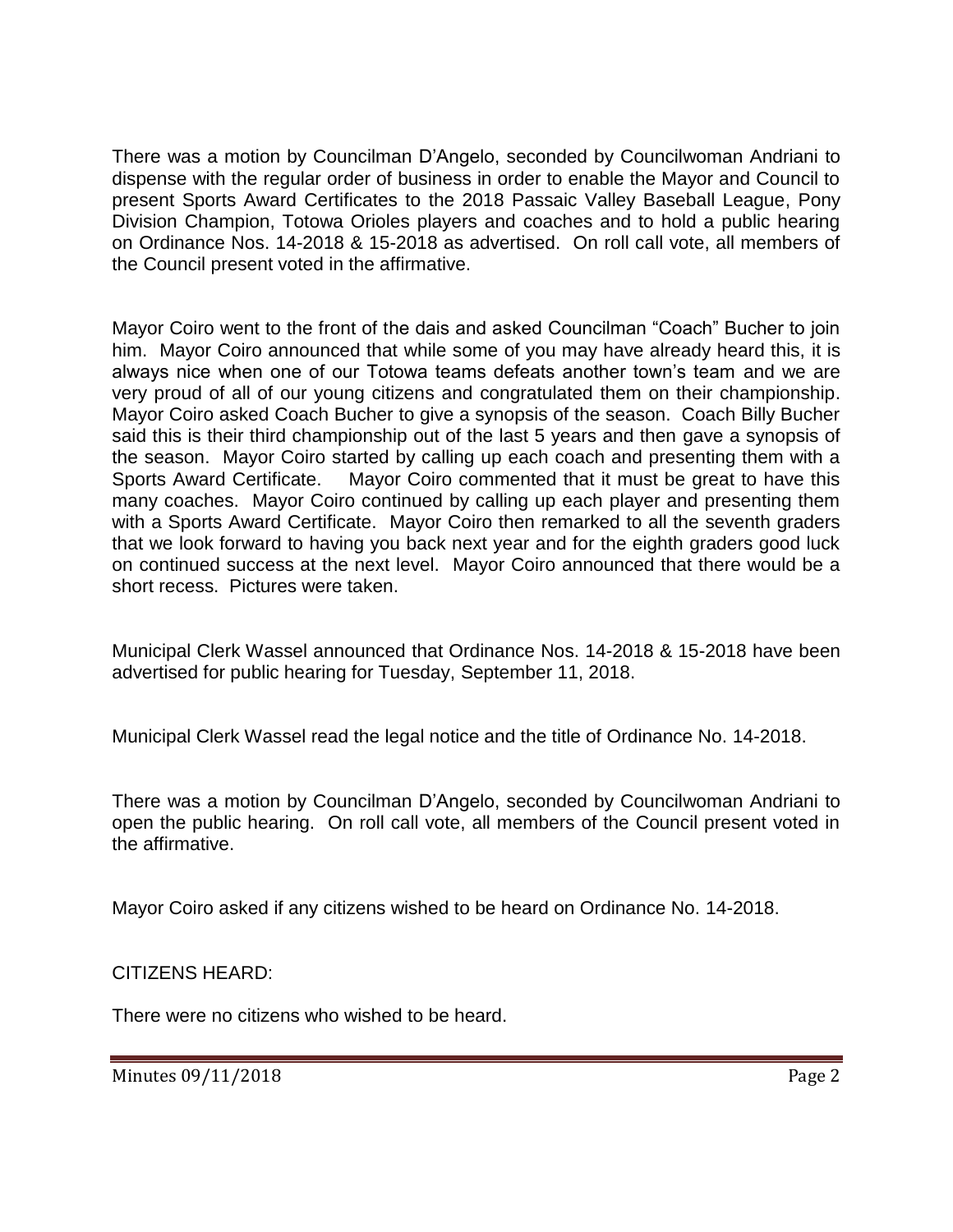There was a motion by Councilman D'Angelo, seconded by Councilwoman Andriani to close the public hearing. On roll call vote, all members of the Council present voted in the affirmative.

Municipal Clerk Wassel read Ordinance No. 14-2018 by title:

# **ORDINANCE NO. 14-2018**

## **CAPITAL ORDINANCE AMENDING ORDINANCE NO. 11-2018 OF THE BOROUGH OF TOTOWA, IN THE COUNTY OF PASSAIC, NEW JERSEY**

There was a motion by Councilman D'Angelo, seconded by Councilwoman Andriani to adopt Ordinance No. 14-2018 on second and final reading. On roll call vote, all members of the Council present voted in the affirmative.

Municipal Clerk Wassel read the legal notice and the title of Ordinance No. 15-2018.

There was a motion by Councilman D'Angelo, seconded by Councilwoman Andriani to open the public hearing. On roll call vote, all members of the Council present voted in the affirmative.

Mayor Coiro asked if any citizens wished to be heard on Ordinance No. 15-2018.

CITIZENS HEARD:

There were no citizens who wished to be heard.

There was a motion by Councilman D'Angelo, seconded by Councilwoman Andriani to close the public hearing. On roll call vote, all members of the Council present voted in the affirmative.

Municipal Clerk Wassel read Ordinance No. 15-2018 by title: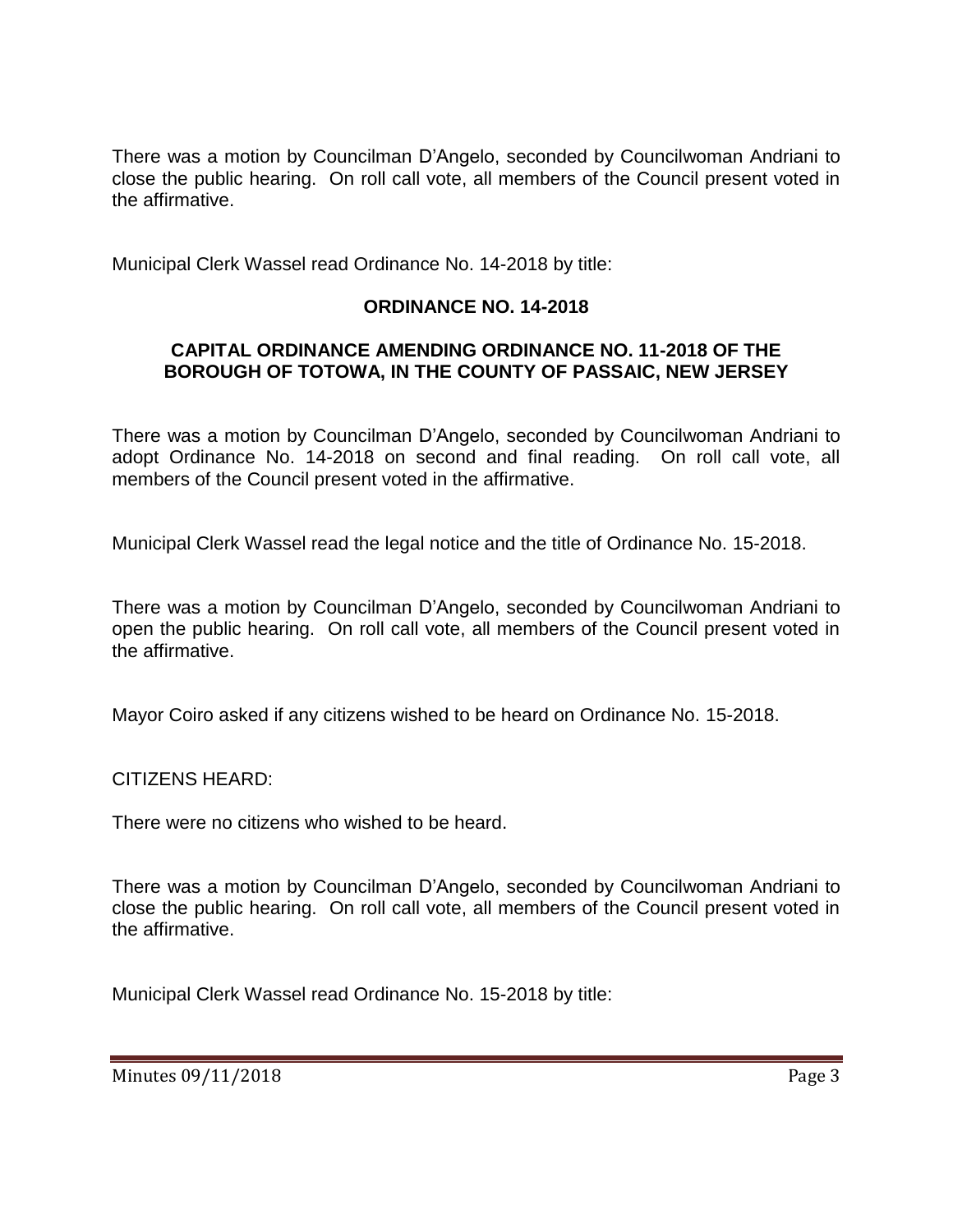# **ORDINANCE NO. 15-2018**

### **BOND ORDINANCE PROVIDING FOR THE ACQUISITION OF PROPERTY IN AND BY THE BOROUGH OF TOTOWA, IN THE COUNTY OF PASSAIC, NEW JERSEY, APPROPRIATING \$400,000 THEREFORE AND AUTHORIZING THE ISSUANCE OF \$380,000 BONDS OR NOTES OF THE BOROUGH TO FINANCE PART OF THE COST THEREOF**

There was a motion by Councilman D'Angelo, seconded by Councilwoman Andriani to adopt Ordinance No. 15-2018 on second and final reading. On roll call vote, all members of the Council present voted in the affirmative.

There was a motion by Councilman D'Angelo, seconded by Councilwoman Andriani to revert to the regular order of business. On roll call vote, all members of the Council present voted in the affirmative.

Mayor Coiro asked if any members of the Council, the Municipal Clerk or the Municipal Attorney wished to address the Council.

There were no reports.

### CITIZENS HEARD:

Mike Mahometa, 269 Lincoln Avenue: 1) Thanked everyone for the great picnic held this past Sunday, even though it rained; 2) Thanked the DPW for coming out and cleaning up a large bush that he had chopped down.

There was a motion by Councilman D'Angelo, seconded by Councilwoman Andriani to approve the Minutes of the Mayor and Council for the meeting of August 28, 2018. On roll call vote, all members of the Council present voted in the affirmative.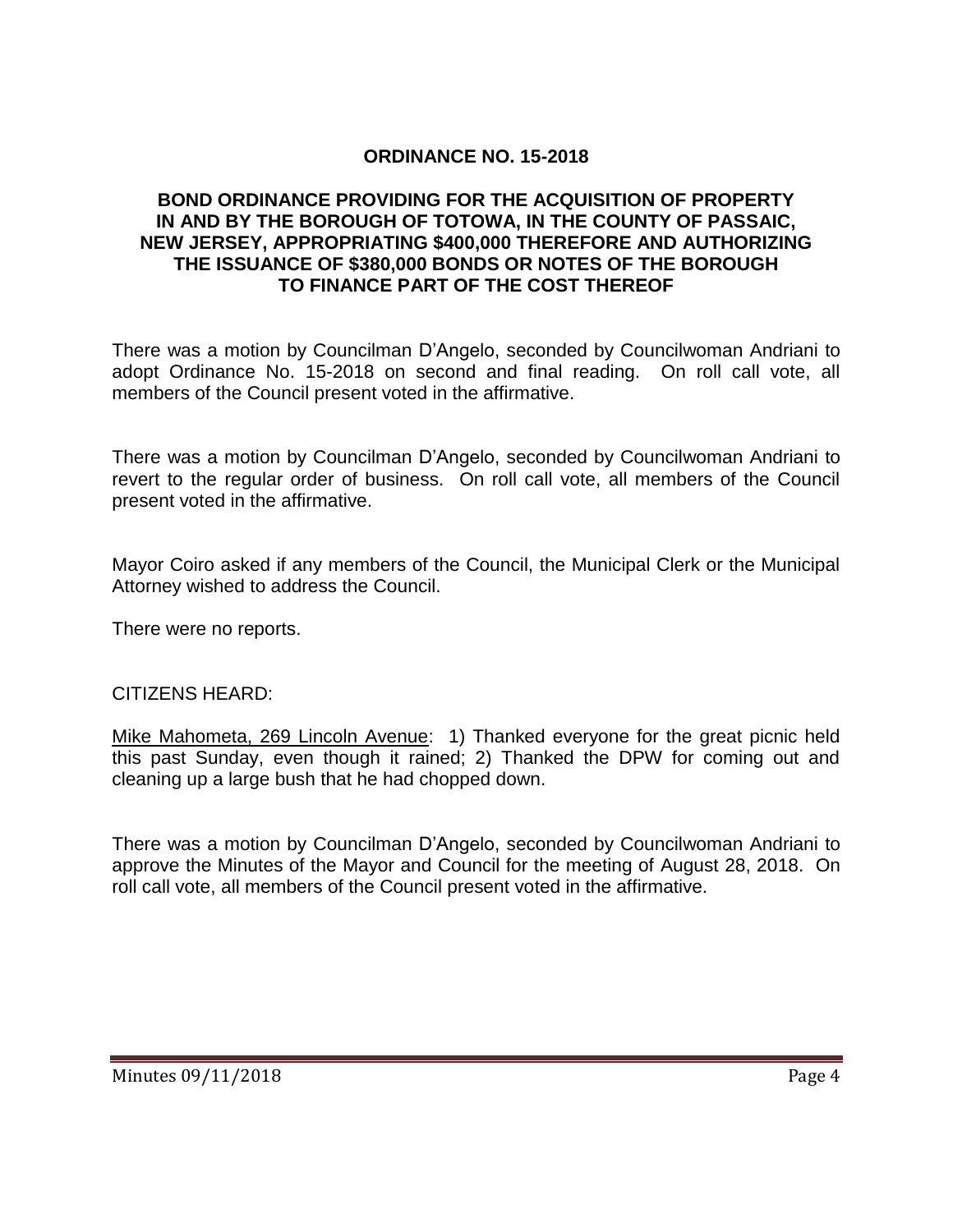# COMMITTEE ON FINANCE:

There was a motion by Councilman Picarelli, seconded by Councilman D'Angelo to approve Resolution No. 2018-19 for the payment of bills. On roll call vote, all members of the Council present voted in the affirmative.

There was a motion by Councilman Picarelli, seconded by Councilman D'Angelo to adopt the following Resolution Certifying That The Governing Body Has Complied With N.J.A.C. 5:30-6.5 Pertaining To The Annual Audit. On roll call vote, all members of the Council present voted in the affirmative.

## RESOLUTION NO. 99-2018

### RESOLUTION CERTIFYING THAT THE GOVERNING BODY HAS COMPLIED WITH N.J.A.C. 5:30-6.5 PERTAINING TO THE ANNUAL AUDIT

WHEREAS, N.J.S.A. 40A:5-4 requires the governing body of every local unit to have made an annual audit of its books, accounts and financial transactions; and

WHEREAS, the Annual Report of Audit for the year 2017 has been filed by a Registered Municipal Accountant with the Municipal Clerk pursuant to N.J.S.A. 40A:5-6, and a copy has been received by each member of the governing body; and

WHEREAS, R.S. 52:27BB-34 authorizes the Local Finance Board of the State of New Jersey to prescribe reports pertaining to the local fiscal affairs; and

WHEREAS, the Local Finance Board has promulgated N.J.A.C. 5:30-6.5, a regulation requiring that the governing body of each municipality shall by resolution certify to the Local Finance Board of the State of New Jersey that all members of the governing body have reviewed, as a minimum, the sections of the annual audit entitled "Comments and Recommendations"; and

WHEREAS, the members of the governing body have personally reviewed as a minimum the Annual Report of Audit, and specifically the sections of the Annual Audit entitled "Comments and Recommendations" as evidenced by the group affidavit form of the governing body attached hereto; and

WHEREAS, such resolution of certification shall be adopted by the governing body no later than forty-five days after the receipt of the annual audit, pursuant to N.J.A.C. 5:30- 6.5; and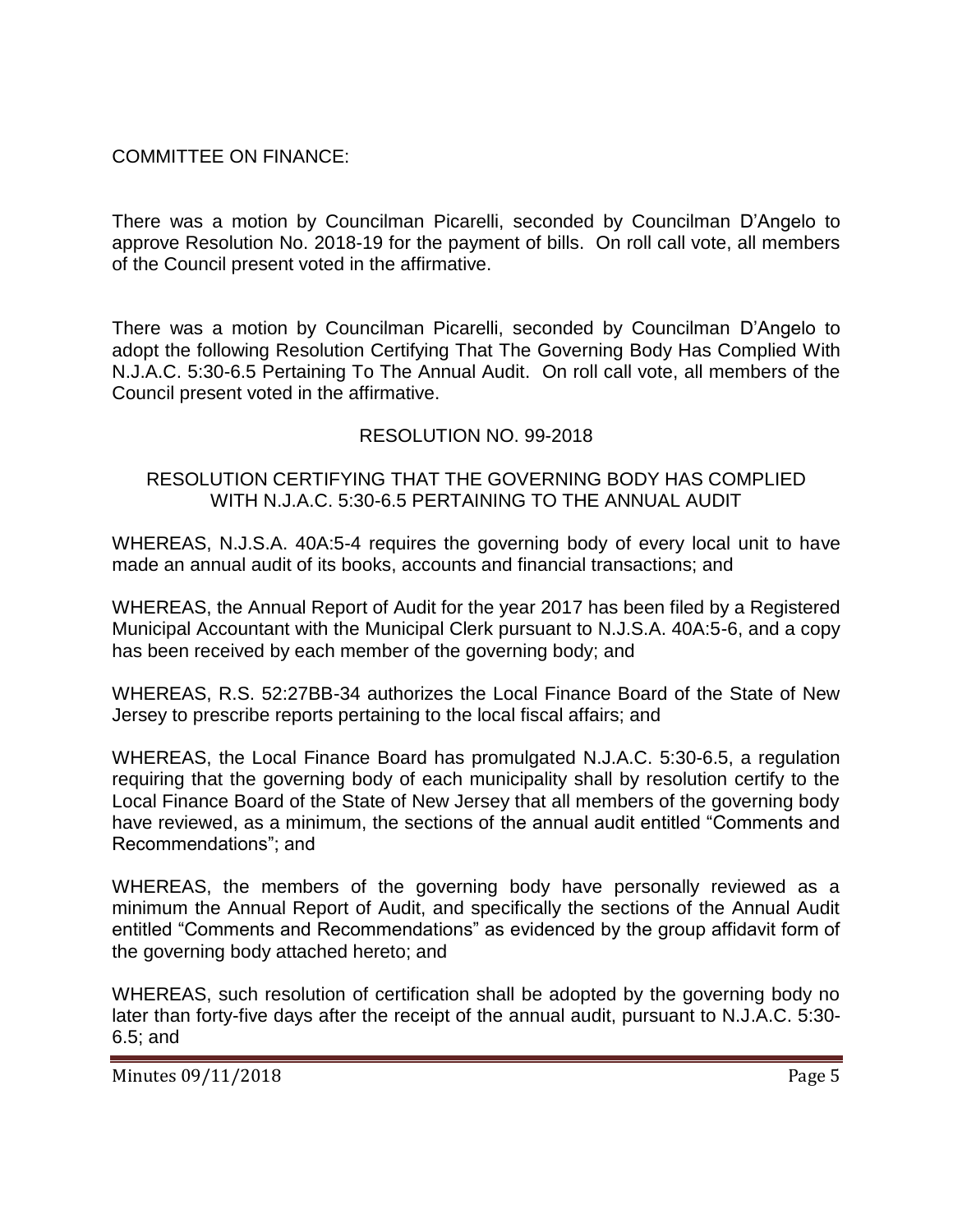WHEREAS, all members of the governing body have received and have familiarized themselves with, at least, the minimum requirements of the Local Finance Board of the State of New Jersey, as stated aforesaid and have subscribed to the affidavit, as provided by the Local Finance Board; and

WHEREAS, failure to comply with the regulations of the Local Finance Board of the State of New Jersey may subject the members of the local governing body to the penalty provisions of R.S. 52:27BB-52 – to wit:

R.S. 52:27BB-52 – "A local Officer or member of a local governing body who, after a date fixed for compliance, fails or refuses to obey an order of the director (Director of Local Government Services), under the provisions of this Article, shall be guilty of a misdemeanor and, upon conviction, may be fined not more than one thousand dollars (\$1,000.00) or imprisoned for not more than one year, or both, in addition shall forfeit his office."

NOW, THEREFORE, BE IT RESOLVED, that the Mayor and Council of the Borough of Totowa, hereby states that it has complied with N.J.A.C. 5:30-6.5 and does hereby submit a certified copy of this resolution and the required affidavit to said Board to show evidence of said compliance.

COMMITTEE ON PUBLIC SAFETY:

There was no report.

COMMITTEE ON PUBLIC WORKS:

There was a motion by Councilman Bucher, seconded by Councilwoman Palazzo to adopt the following Resolution Authorizing Professional Engineering Services For The 2018 Road Program. On roll call vote, all members of the Council present voted in the affirmative.

RESOLUTION NO. 100-2018

RESOLUTION AUTHORIZING PROFESSIONAL ENGINEERING SERVICES FOR THE 2018 ROAD PROGRAM

Minutes 09/11/2018 **Page 6**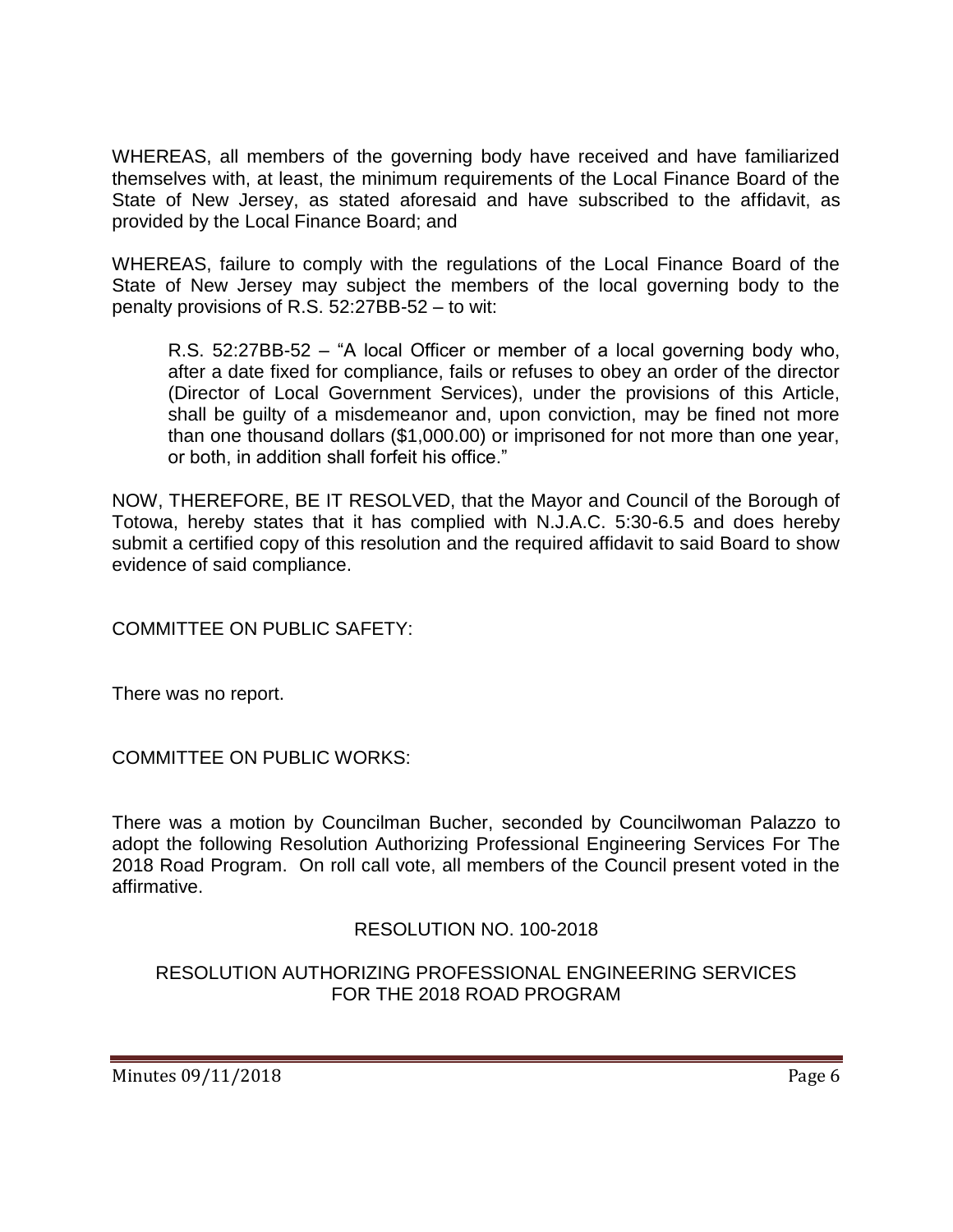WHEREAS, the Mayor and Council of the Borough of Totowa desire to retain the services of a professional engineering firm to provide design services, prepare bid documents, assist in the bidding process and supervise construction of the 2018 Road Program; and

WHEREAS, the Road Resurfacing Program calls for improvements to sections of William Place, Haven Avenue and Roseland Avenue; and

WHEREAS, Richard A. Alaimo Engineering Associates has submitted a proposal dated September 5, 2018 to provide the design, bid assistance and construction supervision services for the roads selected at a cost not to exceed \$33,956.00, a copy of which is on file in the office of the Borough of Totowa Municipal Clerk; and

WHEREAS, the Mayor and Council of the Borough of Totowa on September 11, 2018 did examine the proposal submitted by Richard A. Alaimo Engineering Associates; and

WHEREAS, pursuant to the applicable New Jersey State laws, these professional services may be awarded without public bidding.

NOW, THEREFORE, BE IT RESOLVED, that the Mayor and Council of the Borough of Totowa do hereby accept the proposal submitted by Richard A. Alaimo Engineering Associates for professional engineering services for the 2018 Road Program in the amount of \$33,956.00.

BE IT FURTHER RESOLVED, that the Mayor and Council of the Borough of Totowa do hereby authorize Richard A. Alaimo Engineering Associates to perform the professional services as set forth in their proposal.

There was a motion by Councilman Bucher, seconded by Councilwoman Palazzo to adopt the following Resolution To Submit A Grant Application And Execute A Grant Agreement With The New Jersey Department Of Transportation For The 2019 Municipal Aid Application For The Peterson Road, Washington Place And Young Avenue Improvement Project. On roll call vote, all members of the Council present voted in the affirmative.

RESOLUTION NO. 101-2018

RESOLUTION TO SUBMIT A GRANT APPLICATION AND EXECUTE A GRANT AGREEMENT WITH THE NEW JERSEY DEPARTMENT OF TRANSPORTATION FOR THE 2019 MUNICIPAL AID APPLICATION FOR THE PETERSON ROAD, WASHINGTON PLACE AND YOUNG AVENUE IMPROVEMENT PROJECT

Minutes 09/11/2018 **Page 7**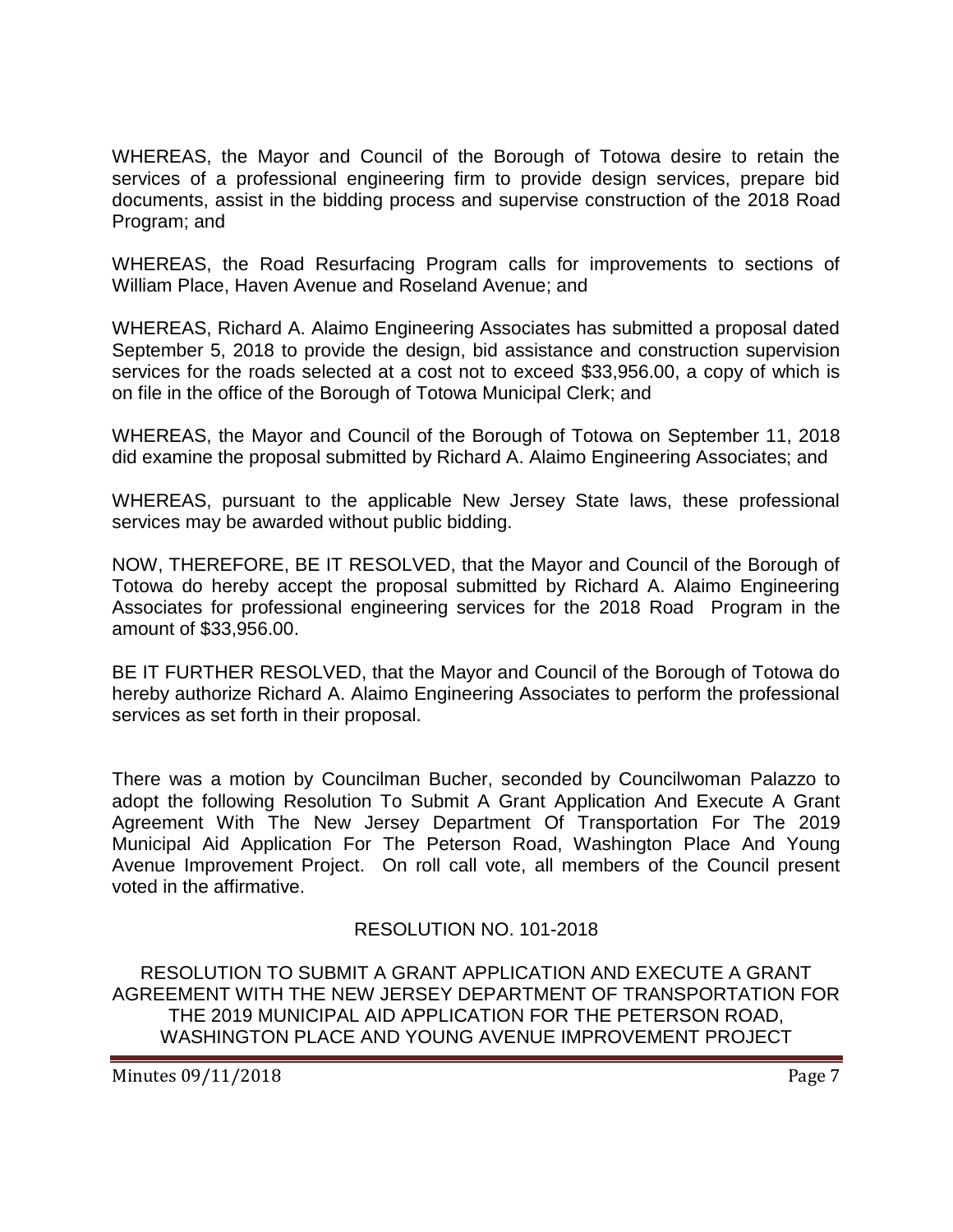WHEREAS, the Borough of Totowa continues to develop projects that will improve access and maintenance on public roads; and

WHEREAS, the Borough of Totowa's Engineer has provided plans specifically designed to address and improve traffic flow/safety issues and maintenance on our roads; and

WHEREAS, the Borough of Totowa has submitted plans to the State of New Jersey, Department of Transportation for Municipal Aid in the past and will continue to do so in the future; and

WHEREAS, the Borough of Totowa has identified Peterson Road, Washington Place and Young Avenue in desperate need of repair.

NOW, THEREFORE, BE IT RESOLVED, that the Mayor and Council of the Borough of Totowa, in the County of Passaic, State of New Jersey formally approves the grant application for the Peterson Road, Washington Place and Young Avenue Improvement Project.

BE IT FURTHER RESOLVED, that the Mayor and Municipal Clerk are hereby authorized to submit an electronic grant application identified as "MA-2019-Totowa Borough-Peterson Road, Washington Place and Young Avenue Improvement Project-00160" to the New Jersey Department of Transportation on behalf of the Borough of Totowa.

BE IT FURTHER RESOLVED, that the Mayor and Municipal Clerk are hereby authorized to sign the grant agreement on behalf of the Borough of Totowa and that their signature constitutes acceptance of the terms and conditions of the grant agreement and approves the execution of the grant agreement.

There was a motion by Councilman Bucher, seconded by Councilwoman Palazzo to adopt the following Resolution Authorizing An Indemnification And Hold Harmless Agreement Between The Borough Of Totowa And Dunkin Donuts In Connection With The New Jersey Department Of Transportation Utility Opening Permit Application. On roll call vote, all members of the Council present voted in the affirmative.

# RESOLUTION NO. 102-2018

RESOLUTION AUTHORIZING AN INDEMNIFICATION AND HOLD HARMLESS AGREEMENT BETWEEN THE BOROUGH OF TOTOWA AND DUNKIN DONUTS IN CONNECTION WITH A NEW JERSEY DEPARTMENT OF TRANSPORTATION APPLICATION FOR UTILITY OPENING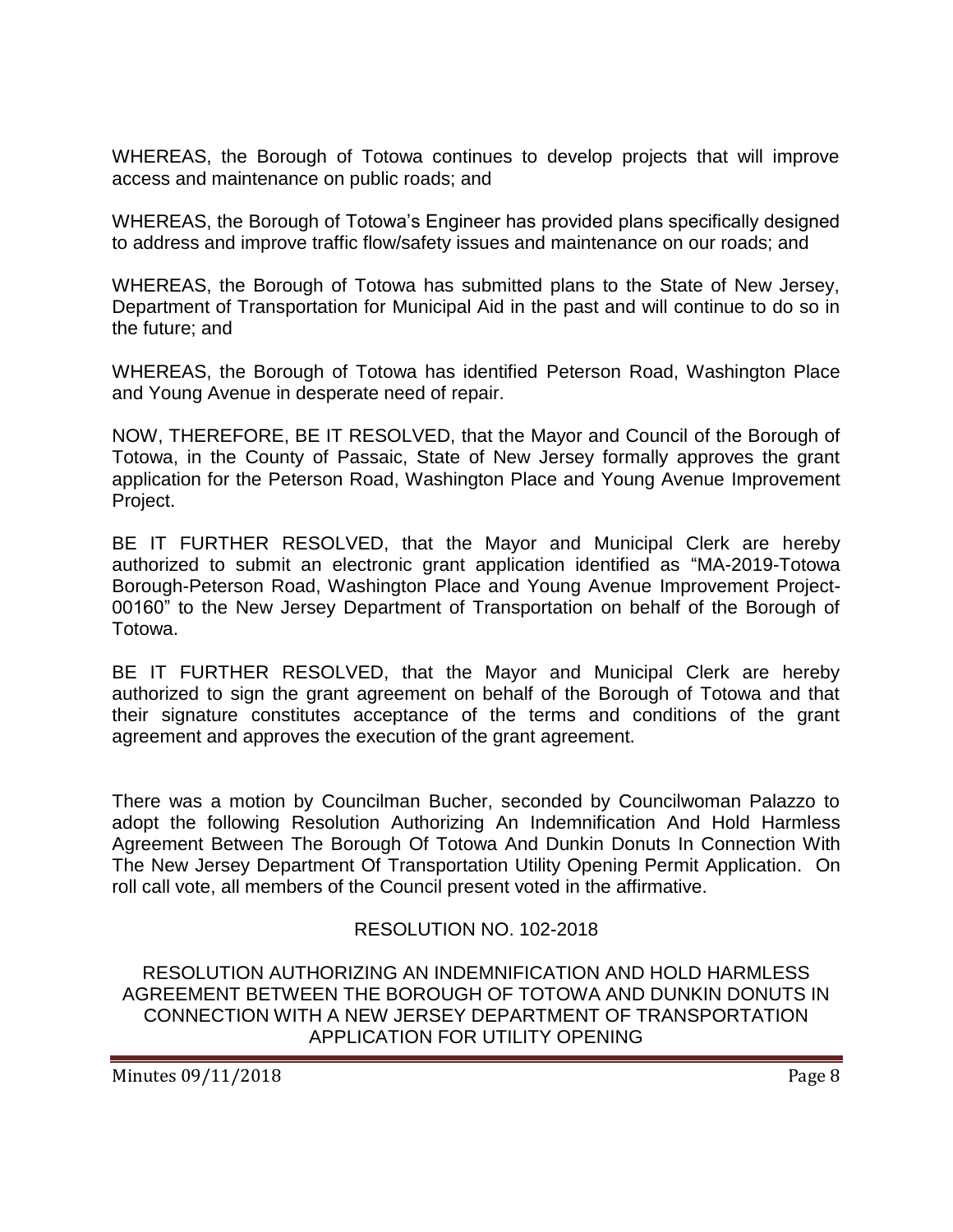WHEREAS, Ashwin B. Prajapati is the owner of the Dunkin Donuts franchise located at 580 U.S. Route 46, Totowa New Jersey 07512 and identified as Block 172, Lot 5 on the official Tax Map of the Borough of Totowa; and

WHEREAS, Ashwin B. Prajapati is proposing to install a new water service through a portion of the Route 46 right-of-way and connecting to the Borough of Totowa's existing water main located approximately 500 feet east of the Dunkin Donuts building; and

WHEREAS, in order to install the new water service, a Utility Opening Permit must be issued by the New Jersey Department of Transportation; and

WHEREAS, pursuant to N.J.A.C 16:41-3.1, all applications for permission to excavate for the purpose of installing service connections within the highway system are to be submitted by utility companies or municipalities; and

WHEREAS, Ashwin B. Prajapati has requested that the Borough of Totowa Water Department execute and submit the required application for a Utility Opening to the New Jersey Department of Transportation on their behalf; and

WHEREAS, the Mayor and Council of the Borough of Totowa will require Ashwin B. Prajapati to enter into an Indemnification and Hold Harmless Agreement prior to executing and submitting the application to the New Jersey Department of Transportation setting forth their terms and conditions for executing and submitting said application.

NOW, THEREFORE, BE IT RESOLVED, that the Mayor and Council of the Borough of Totowa do hereby authorize the Borough of Totowa to enter into an Indemnification and Hold Harmless Agreement between the Borough of Totowa and Ashwin B. Prajapati in connection with the installation of a new water service at 580 Route 46 subject to the aforementioned terms and conditions.

BE IT FURTHER RESOLVED, that the Municipal Council of the Borough of Totowa does hereby authorize the Mayor and Municipal Clerk to execute any and all necessary instruments relating thereto.

BE IT FURTHER RESOLVED, that a copy of the Agreement shall be recorded with the Passaic County Clerk's Office.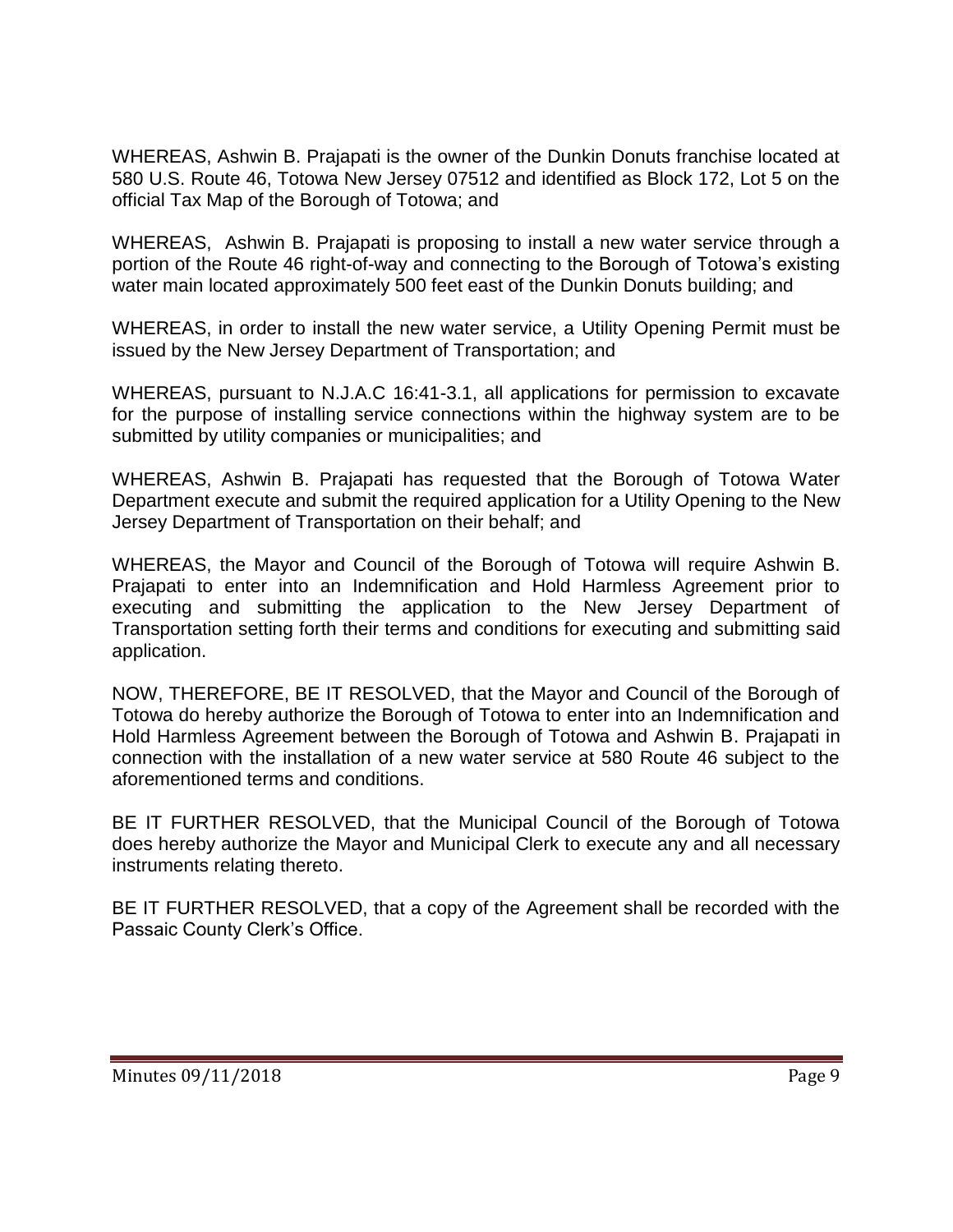There was a motion by Councilman Bucher, seconded by Councilwoman Palazzo to adopt the following Resolution Authorizing The Borough Of Totowa To Execute A Utility Opening Permit Application To The New Jersey Department Of Transportation On Behalf Of Dunkin Donuts. On roll call vote, all members of the Council present voted in the affirmative.

# RESOLUTION NO. 103-2018

### RESOLUTION AUTHORIZING THE BOROUGH OF TOTOWA TO EXECUTE A UTILITY OPENING PERMIT APPLICATION TO THE NEW JERSEY DEPARTMENT OF TRANSPORTATION ON BEHALF OF DUNKIN DONUTS

WHEREAS, Ashwin B. Prajapati is the owner of the Dunkin Donuts franchise located at 580 U.S. Route 46, Totowa New Jersey 07512 and identified as Block 172, Lot 5 on the official Tax Map of the Borough of Totowa; and

WHEREAS, Ashwin B. Prajapati is proposing to install a new water service through a portion of the Route 46 right-of-way and connecting to the Borough of Totowa's existing water main located approximately 500 feet east of the Dunkin Donuts building; and

WHEREAS, in order to install the new water service, a Utility Opening Permit must be issued by the New Jersey Department of Transportation; and

WHEREAS, pursuant to N.J.A.C 16:41-3.1, all applications for permission to excavate for the purpose of installing service connections within the highway system are to be submitted by utility companies or municipalities; and

WHEREAS, Ashwin B. Prajapati has requested that the Borough of Totowa Water Department execute and submit the required application for a Utility Opening to the New Jersey Department of Transportation on their behalf; and

WHEREAS, the Utility Opening application has been reviewed and approved by the Borough Engineer.

NOW, THEREFORE, BE IT RESOLVED, by the Borough Council of the Borough of Totowa, County of Passaic, State of New Jersey that the Mayor of the Borough of Totowa be and is hereby authorized to execute the New Jersey Department of Transportation Utility Opening application on behalf of the Borough of Totowa.

BE IT FURTHER RESOLVED, that the Municipal Council of the Borough of Totowa does hereby authorize the Mayor and Municipal Clerk to execute any and all necessary instruments relating thereto.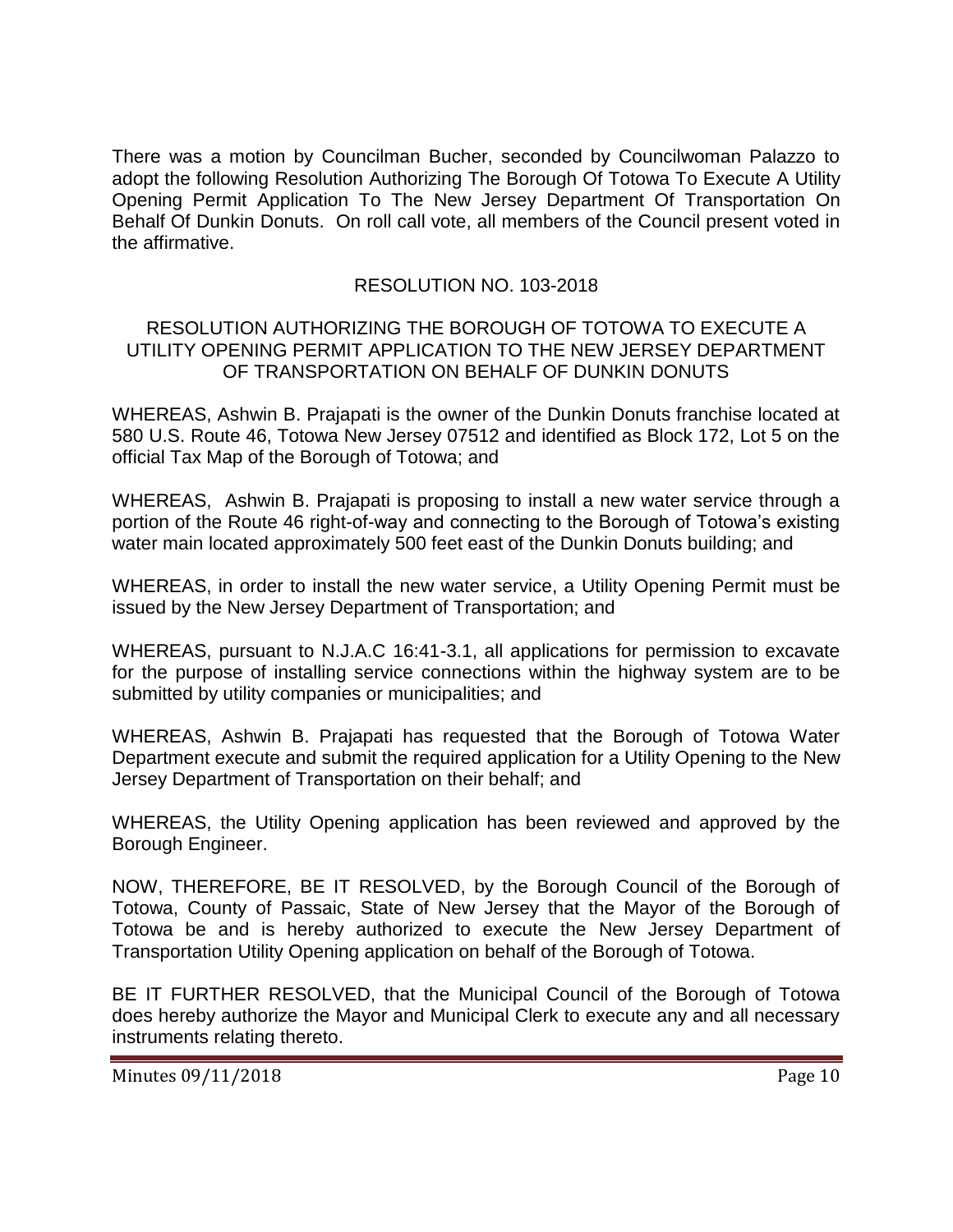Upon the recommendation of the Committee, there was a motion by Councilman Bucher, seconded by Councilwoman Palazzo to appoint the following five (5) members of the Flood Control Board: Mayor John Coiro (Anthony Zarek, Mayor's Designee), Councilman William Bucher, DPW Superintendent James Niland, Philip Puglise and Amy Coiro. On roll call vote, all members of the Council present voted in the affirmative.

# MAYOR'S APPOINTMENTS

I, Mayor John Coiro, with the advice and consent of the Council do hereby appoint myself Mayor John Coiro with Anthony Zarek as my designee, Councilman William Bucher, DPW Superintendent James Niland, Philip Puglise and Amy Coiro as members of the Flood Control Board for a term of one (1) year expiring December 31, 2018.

There was a motion by Councilman D'Angelo, seconded by Councilwoman Andriani to confirm the appointments. On roll call vote, all members of the Council present voted in the affirmative.

COMMITTEE ON ENGINEERING & PUBLIC PROPERTY:

There was a motion by Councilman Capo, seconded by Councilwoman Andriani to authorize the Borough Attorney to prepare and the Borough Clerk to advertize for the receipt of bids for the Demolition of the Structure Located at 300 Riverview Drive. On roll call vote, all members of the Council present voted in the affirmative.

A letter was received from the St. James Senior Citizen Club requesting permission to use the Municipal Parking Lot on October 20, 2018 for a trip to Lancaster, PA. There was a motion by Councilman Capo, seconded by Councilwoman Andriani to grant permission. On roll call vote, all members of the Council present voted in the affirmative.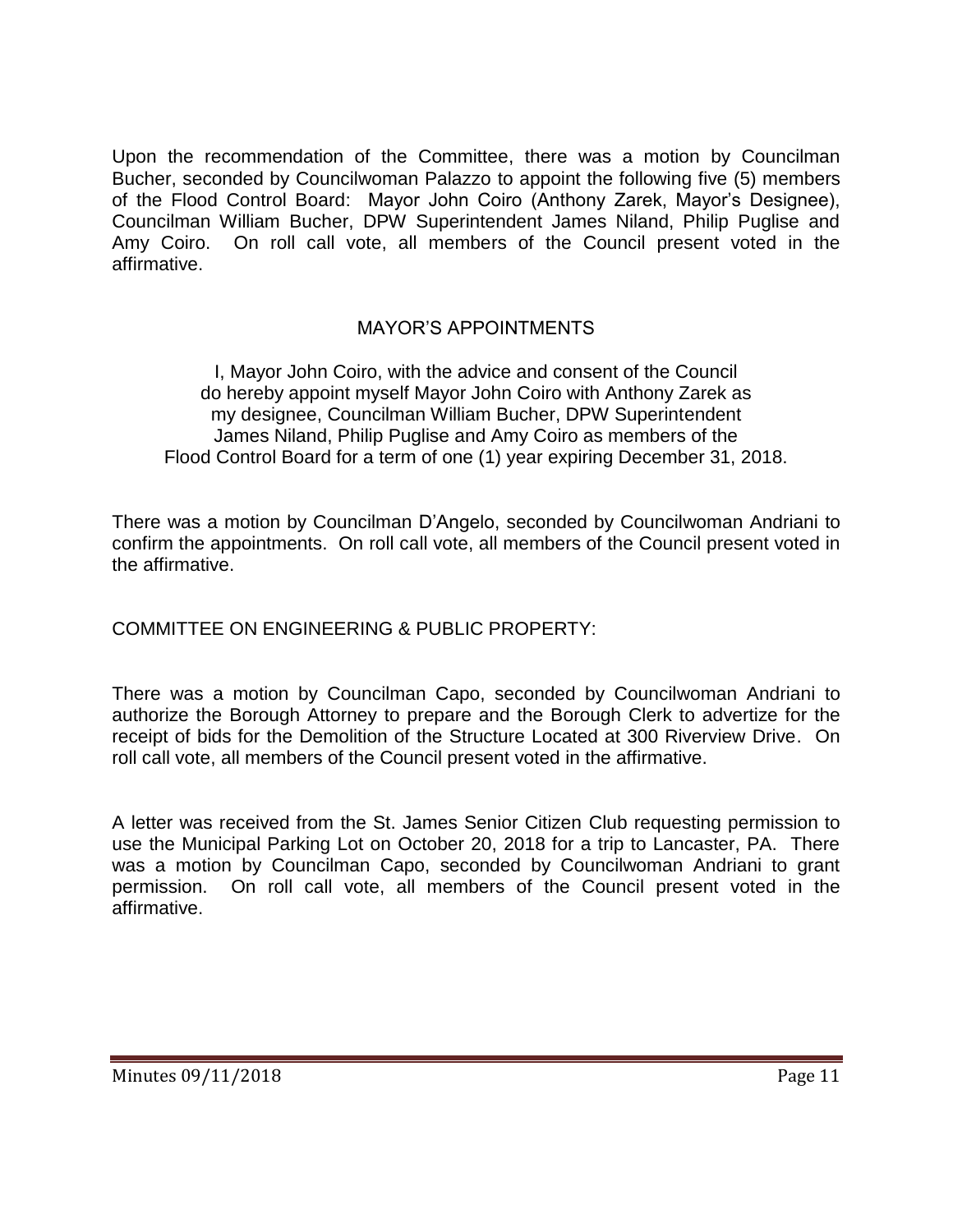# COMMITTEE ON LIAISON & INSPECTION:

There was a motion by Councilwoman Andriani, seconded by Councilman Bucher to adopt the following Resolution Authorizing The Purchase Of Playground Equipment For The PAL Park. On roll call vote, all members of the Council present voted in the affirmative.

# RESOLUTION NO. 104-2018

### RESOLUTION AUTHORIZING THE PURCHASE OF PLAYGROUND EQUIPMENT FOR THE PAL PARK

WHEREAS, the Borough of Totowa Board of Recreation has recommended the purchase of new playground equipment for the Borough of Totowa PAL Park; and

WHEREAS, the Mayor and Council of the Borough of Totowa desire to purchase the new playground equipment for the safety and welfare of the children that play in this park; and

WHEREAS, State of New Jersey Contract No. 16-Fleet-00121 has been awarded to MRC, P.O. Box 106, Spring Lake, New Jersey 07762 for the purchase of recreational equipment; and

WHEREAS, pursuant to the applicable New Jersey State laws, the purchase of this equipment may be authorized without public bidding.

NOW, THEREFORE, BE IT RESOLVED, that the Mayor and Council of the Borough of Totowa do hereby authorize the purchase of new playground equipment for the PAL Park from MRC in the amount of \$23,153.53.

BE IT FURTHER RESOLVED, that the Mayor and Municipal Council of the Borough of Totowa do hereby authorize the Municipal Clerk to execute any and all instruments relating thereto.

There was a motion by Councilwoman Andriani, seconded by Councilman Bucher to adopt the Resolution Authorizing The Installation Of Playground Equipment For The PAL Park. On roll call vote, all members of the Council present voted in the affirmative.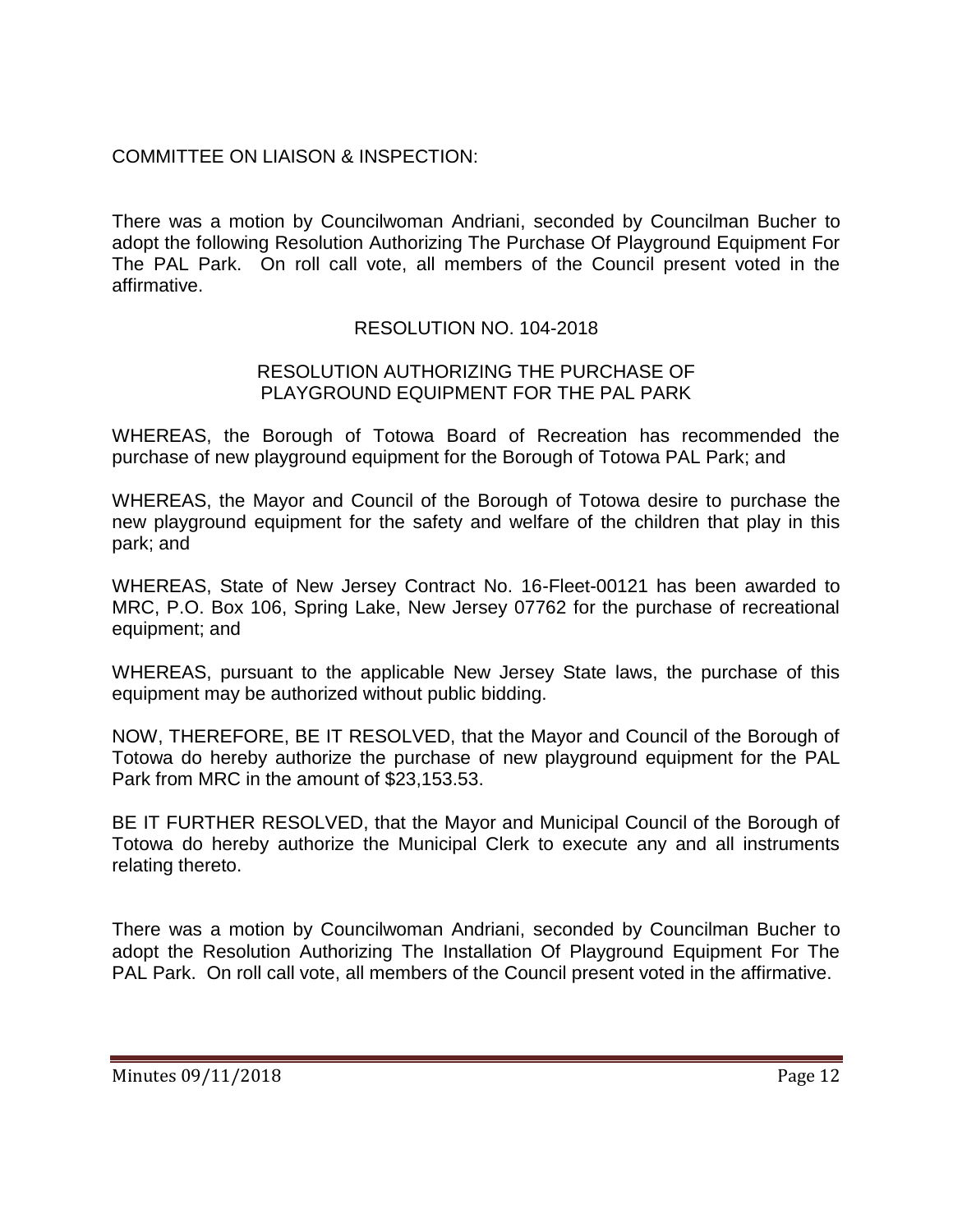# RESOLUTION NO. 105-2018

### RESOLUTION AUTHORIZING THE INSTALLATION OF PLAYGROUND EQUIPMENT FOR THE PAL PARK

WHEREAS, the Borough of Totowa Board of Recreation has recommended the purchase of new playground equipment for the Borough of Totowa PAL Park; and

WHEREAS, by Resolution No. 104-2018 dated September 11, 2018, the Mayor and Council of the Borough of Totowa authorized the purchase of new playground equipment from MRC, Inc., P.O. Box 106, Spring Lake, New Jersey 07762; and

WHEREAS, the Mayor and Council further desire that the new playground equipment be installed in a safe and efficient manner; and

WHEREAS, the Board of Recreation also solicited quotes for the installation of this equipment at the PAL Park; and

WHEREAS, Whirl Construction Inc., 187 Main Street, Port Monmouth, New Jersey 07756 submitted a proposal dated August 16, 2018 to install the new playground equipment for the sum of \$6,200.00; and

WHEREAS, pursuant to the applicable New Jersey State laws, the authorization of this service may be authorized without public bidding since it will not exceed the bidding threshold.

NOW, THEREFORE, BE IT RESOLVED, that the Mayor and Council of the Borough of Totowa do hereby authorize Whirl Construction Inc. to install the new playground equipment for the PAL Park for the sum of \$6,200.00.

BE IT FURTHER RESOLVED, that the Mayor and Council of the Borough of Totowa do hereby authorize Whirl Construction Inc. to perform the services as set forth in their proposal.

BE IT FURTHER RESOLVED, that the Mayor and Municipal Council of the Borough of Totowa do hereby authorize the Municipal Clerk to execute any and all instruments relating thereto.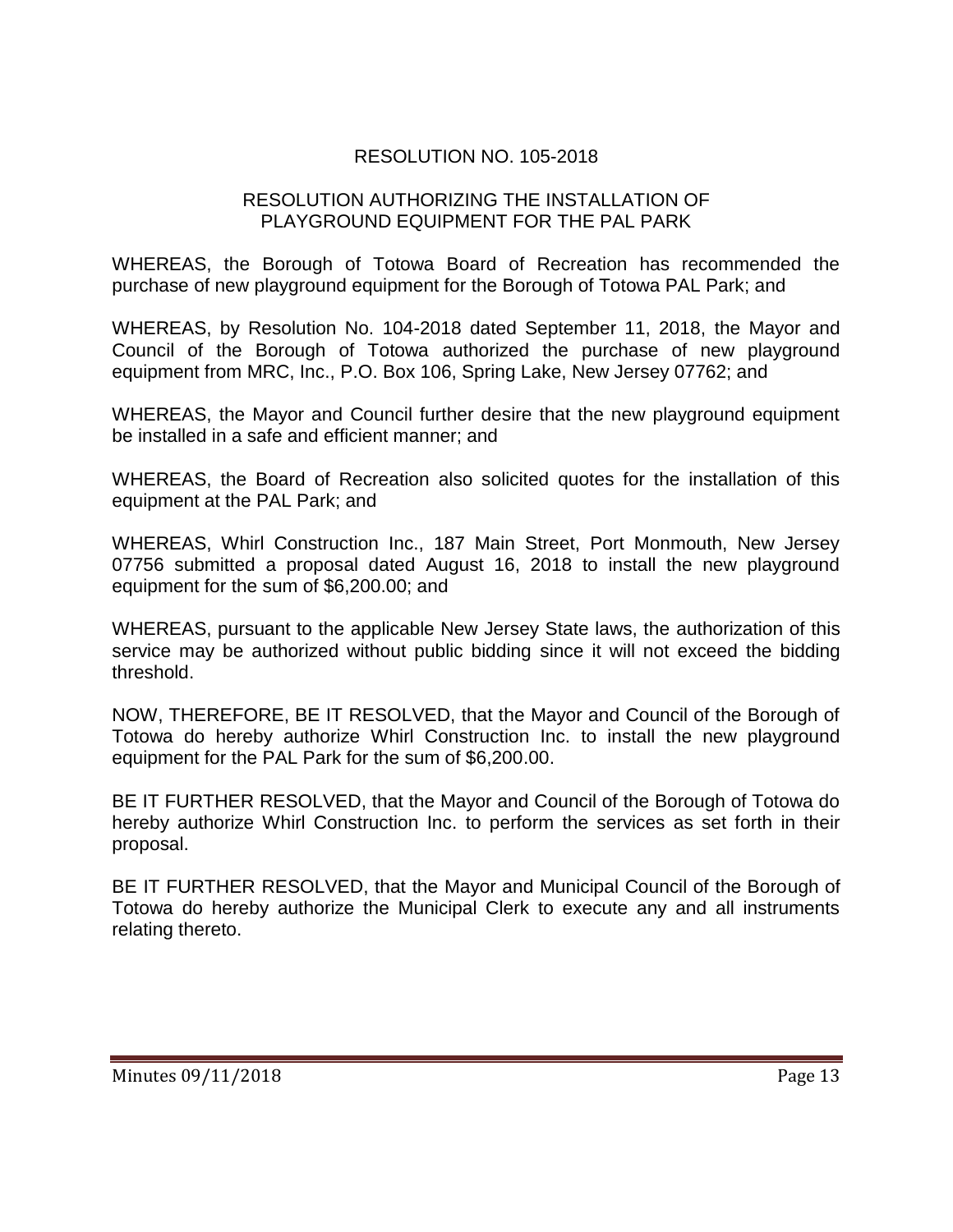There was a motion by Councilwoman Andriani, seconded by Councilman Bucher to adopt the Resolution Authorizing The Purchase And Installation Of Playground Safety Surface For The PAL Park. On roll call vote, all members of the Council present voted in the affirmative.

# RESOLUTION NO. 106-2018

### RESOLUTION AUTHORIZING THE PURCHASE AND INSTALLATION OF PLAYGROUND SAFETY SURFACE FOR THE PAL PARK

WHEREAS, the Borough of Totowa Board of Recreation has recommended the purchase of new playground safety surfacing for the Borough of Totowa PAL Park; and

WHEREAS, the Mayor and Council of the Borough of Totowa desire to purchase and install the new surfacing for the safety and welfare of the children that play in this park; and

WHEREAS, State of New Jersey Contract No. 16-Fleet-00131 has been awarded to Rubber Recycle, 1985 Rutgers University Boulevard, Lakewood, New Jersey 08017 for the purchase and installation of playground safety surfacing; and

WHEREAS, pursuant to the applicable New Jersey State laws, the purchase of this equipment may be authorized without public bidding.

NOW, THEREFORE, BE IT RESOLVED, that the Mayor and Council of the Borough of Totowa do hereby authorize the purchase and installation of new playground safety surfacing for the PAL Park from Rubber Recycle in the amount of \$61,817.00.

BE IT FURTHER RESOLVED, that the Mayor and Municipal Council of the Borough of Totowa do hereby authorize the Municipal Clerk to execute any and all instruments relating thereto.

COMMITTEE ON LEGISLATION & ORDINANCES:

There was a motion by Councilwoman Palazzo, seconded by Councilman Picarelli to approve the Application For Social Affair Permit from the State Of New Jersey Division Of Alcoholic Beverage Control for the BPOE #2111 Passaic Valley Elks to be held on September 30, 2018 from 11:00 a.m. – 11:00 p.m. On roll call vote, all members of the Council present voted in the affirmative.